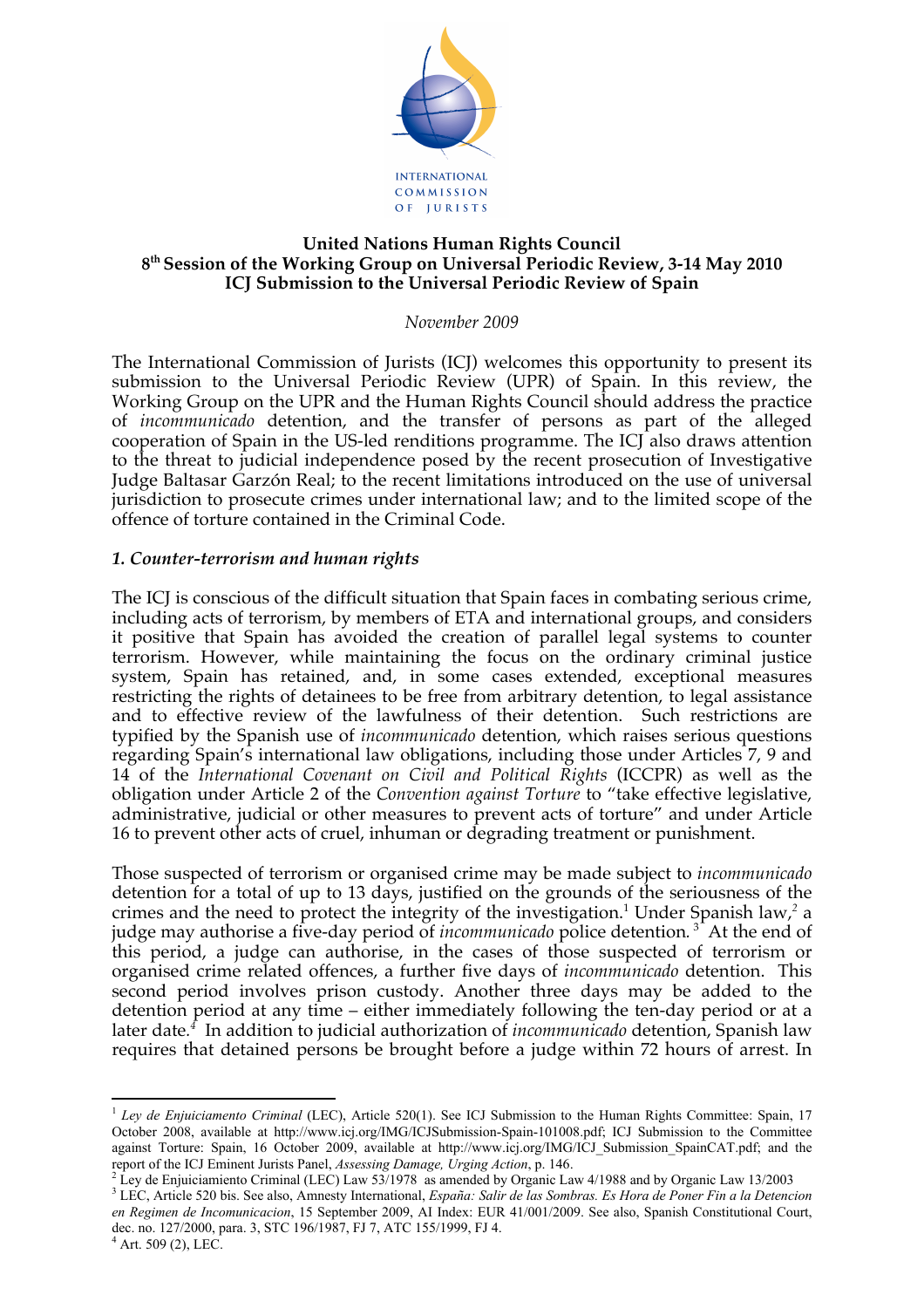terrorism cases, upon request within the first 48 hours of arrest, the judge can extend the detention for up to another 48 hours.<sup>5</sup>

The ICJ is concerned about the effectiveness of judicial supervision of these detainees. The Committee for the Prevention of Torture (CPT) found that the requirement for a detainee to be brought before a judge within 72 hours of arrest was, in practice, not rigorously met: "although judges did issue the decision on a person's release or continued custody within the required time-limits, they did not always do so having physically seen the person".<sup>6</sup> Where, in case of terrorism suspects, a judge is asked to decide whether to extend *garde à vue* for an additional 48 hours, there is no legal requirement for the detainee to appear before the judge in order for the detention to be extended, although the judge may request the detainee's production.<sup>7</sup>

During *incommunicado* detention, suspects are not allowed to notify relatives about their detention, designate a lawyer of their own choice, receive or send correspondence, or meet visitors. They are assigned a lawyer from an official list of the Bar Association, but they are not permitted to consult the lawyer in private.8 *Incommunicado* detainees also have the right to be visited and examined by a police medical examiner and by a second forensic medical examiner appointed by a judge.<sup>9</sup> However, this does not amount to a right to be examined by an independent medical practitioner of one's own choice.<sup>10</sup>

There are reliable reports that the system of police detention and the lack of adequate safeguards for detainees have led to numerous incidents of ill-treatment of detainees.<sup>11</sup> Both the Committee against Torture and the Human Rights Committee have recommended the abolition of *incommunicado* detention.12 The ICJ considers that *incommunicado* detention, even where judicially supervised as in the Spanish system, cannot adequately protect the physical and psychological integrity and well-being of detainees. Incommunicado detention, especially where prolonged, can itself amount to cruel, inhuman or degrading treatment.<sup>13</sup> The ICJ considers that, in order to reliably protect the rights under Article 7, 9 and 14 ICCPR and Article 2 CAT, the principle of

 $\frac{1}{5}$ <sup>5</sup> CCP Article 520. The Constitution makes general provision that preventative detention may last no longer than the time strictly necessary to carry out investigations and that the arrested person must be set free or handed over to the judicial authorities within a maximum period of 72 hours, but it states that this right may be suspended, subject to judicial and parliamentary controls, "in connection with investigations of the activities of armed bands or terrorist groups." Article 55(2) CPT report *op cit*, para.43 <sup>7</sup>

 $^{\prime}$  Article 526.3 LEC<br> $^{\prime}$  Article 527 LEC.

 $9$  Organic Law 13/2003.

<sup>&</sup>lt;sup>10</sup> The Committee against Torture, *Conclusions and Recommendations of the Committee against Torture: Spain.* 23/12/2002, CAT/C/CR/29/3, para.14, recommended a joint examination by a forensic physician and a physician chosen by the detainee held incommunicado. The European Committee on the Prevention of Torture made a similar recommendation: CPT/Inf (2007)30, *Report to the Spanish Government on the visit to Spain carried out by the European Committee for the Prevention* 

*of Torture and Inhuman or Degrading Treatment or Punishment (CPT)*, 10 July 2007.<br><sup>11</sup> See, for example, Working Group on Arbitrary Detention, *Opinion 17/2009, Karmelo Landa Mendibe v. Spain*, 4 September 2009. The opinion declared the 19 months detention of Karmelo Landa Mendibe to be arbitrary. Mr Landa Mendibe is a Basque university professor and former EU and Basque Member of the Parliament. He was arrested on 11 February 2008 on charges of membership of a terrorist organisation in connection with membership of the dissolved political party *Batasuna*. The Working Group found that Landa Mendibe had been repeatedly subject to *incommunicado* detention and not been properly informed of the reasons for his detention. The Working Group also found a violation of the presumption of innocence and of the right to be tried within reasonable time. CPT, *Report to the Spanish Government on its visit to Spain, op cit*. See also, U.N. Committee against Torture, *Conclusions and Recommendation, op cit*, para.10. Special Rapporteur on Torture ,Report on Visit to Spain, E/CN.4/2004/56/Add.2, para.66; *Report of the Special Rapporteur on the promotion and protection of human rights and fundamental freedoms while countering terrorism, Martin Scheinin, on his visit to Spain*, 16 December 2008, UN Doc. A/HRC/10/3/Add.2, paragraph 15. See also, para.32, and *Report by Mr Alvaro Gil-Robles, Commissioner for Human Rights, on his visit to Spain*, 10–19 March 2005, CommDH(2005)08, 9 November 2005, para.18 on false allegations of torture.<br><sup>12</sup> Report of the Committee against Torture: 24/06/93, A/48/44. (Sessional/Annual Report of Committee), Forty-eighth

Session, Supplement No. 44 (A/48/44), para.456, p. 72; *Concluding observations of the Human Rights Committee: Spain: Spain*. 03/04/96, CCPR/C/79/Add.61, para.18; *Report of the Committee against Torture,* 16/09/98, A/53/44, (Sessional/Annual Report of Committee) Fifty-third session, Supplement No. 44 (A/53/44), paras.131 and 135; *Concluding*  Observations of the Human Rights Committee: Spain, 5 January 2009, UN Doc. CCPR/C/ESP/CO/5, para. 14.<br><sup>13</sup> See, Committee against Torture, Conclusions and Recommendations of the Committee against Torture: United States of

*America*, UN Doc. CAT/C.USE.CO/2, 18 May 2006, para.17; HRC General Comment No.20 para.6; report of the Special Rapporteur on Torture on visit to Spain, 2004, op cit, para.34.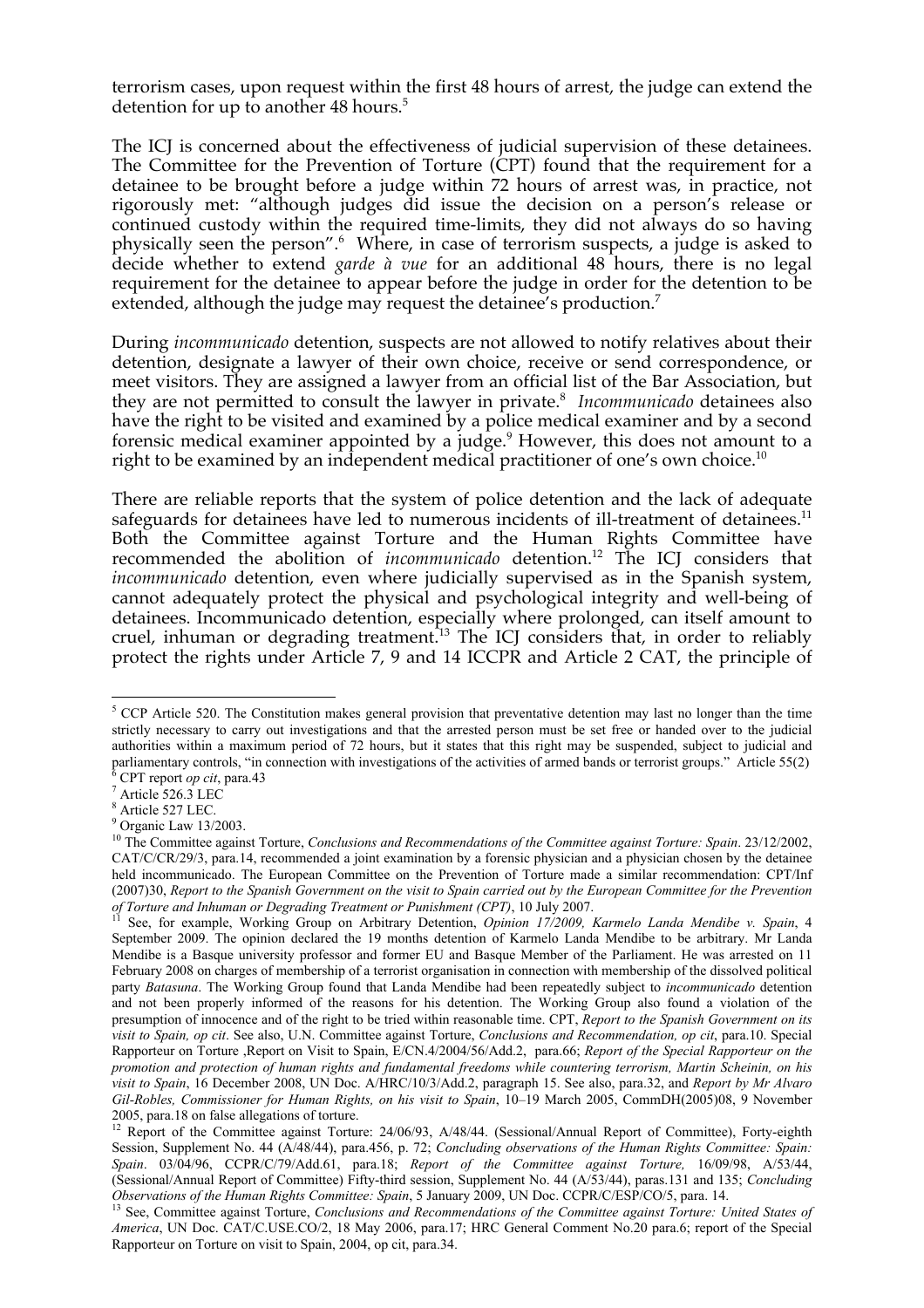immediate access to a lawyer of one's own choosing must be implemented in Spanish law, $<sup>14</sup>$  including in respect of terrorism cases. The law must ensure that a detainee's</sup> lawyer is able to consult with the detainee in complete confidentiality and in time to give advice prior to any statement being made to the police. Following the initial consultation, the lawyer's access to detainees held in police custody, or in prison custody pending charge, should be regular and substantial.

The Spanish Government announced in its Human Rights Plan of December 2008 that it would introduce measures to prohibit *incommunicado* detention for minors, to adopt measures to record by video or other audio-visual means for the entirety of the stay in police detention facilities; and to allow for detainees to be visited by an additional doctor appointed by the future National Mechanism for the Prevention of Torture. Furthermore, the Plan suggests a reduction of the present maximum duration of eight hours within which the right to legal assistance must be made effective.<sup>15</sup> While such proposals for reform would increase protection for detainees, they are not sufficient to provide full protection, as they do not allow detainees to appoint their own lawyer, to consult regularly and privately with him/her, or to be visited by a physician of their own choice nor do they oblige the detainee to be present at the judicial confirmation hearings of detention. 16

**The Working Group and Human Rights Council should call on the Government to:**

- **Take legislative and practical measures to end the practice of** *incommunicado* **detention;**
- **Amend the law to ensure that decisions to extend detention always involve the production of the detainee before the court, and that judicial review of any detention is real and substantial;**
- **Ensure immediate, regular and confidential access of detainees to a lawyer of own choice, as well as access to independent medical advice, including for those charged with offences related to terrorism;**
- **Provide information on the timetable for legislation to implement the Human Rights Plan.**

# *2. Allegations of Renditions through Spanish territory*

There have been credible reports, including from the investigation of Senator Dick Marty, Rapporteur of the Committee on Legal Affairs and Human Rights of the Parliamentary Assembly of the Council of Europe,<sup>17</sup> and of the Temporary Committee of the European Parliament (TDIP),<sup>18</sup> that flights involved in the CIA-run rendition programme landed at Spanish airports, including in Majorca, the Canary Islands and at military bases near Cadiz and Seville, between 2002 and 2006.<sup>19</sup> These reports were reinforced by the leak of a classified government document dated 10 January 2002 noting a request by US officers for the use of Spanish airports and airspace for transfer flights of Al-Qaeda and Taliban prisoners to Guantánamo.<sup>20</sup> The Government has maintained that in respect of one of these flights, no detainees were present on the

<sup>&</sup>lt;sup>14</sup> Human Rights Committee, General Comment 20, Prohibition of torture and cruel treatment or punishment, para.11; UN Basic Principles on the Role of Lawyers, Principle 7.<br><sup>15</sup> *Plan de derechos Humanos*, Medida 96 y 97, available at

http://www2.ohchr.org/english/issues/plan\_actions/docs/Spain\_NHRAP.pdf 16 See, Committee against Torture, *Conclusions and Recommendations of the Committee against Torture: Spain*.

<sup>23/12/2002,</sup> UN Doc. CAT/C/CR/29/3, para.14 (a) and (b). 17 Parliamentary Assembly of the Council of Europe, *Alleged secret detentions and unlawful inter-state transfers of*  detainees involving Council of Europe Member States, Doc.10957 12 June 2006 para.103.<br><sup>18</sup> European Parliament, *Report on the alleged use of European countries by the CIA for the transportation and illegal* 

detention of prisoners (2006/2200(INI)) Rapporteur, Giovanni Claudio Fava, A6-0020/2007, para.114.<br><sup>19</sup> El País, 4 February 2008, *La fiscalía busca testigos clave del traslado de presos en los vuelos secretos de la CIA*.

December at the contract of the contract of the 2008, at the contract of the contract of the contract of the contract of the contract of the contract of the contract of the contract of the contract of the contract of the c

http://www.elpais.com/articulo/espana/Moratinos/justifica/connivencia/Aznar/vuelos/prision/Guantanamo/elpepunac/200812 11elpepinac\_1/Tes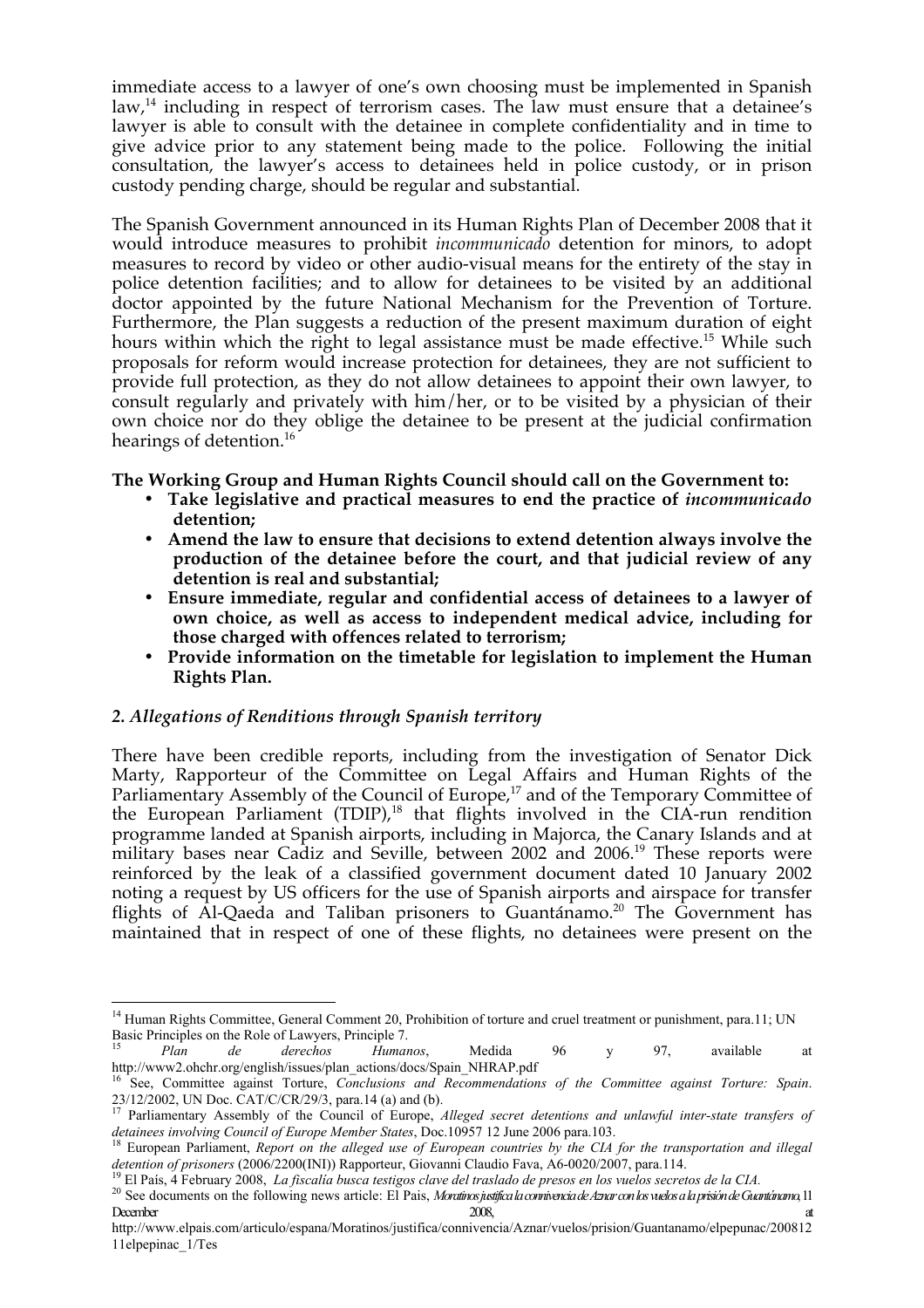plane. In respect of the second flight, linked with the rendition of Khaled El Masri, it asserted that any crimes were committed in third countries and not in Spain.<sup>21</sup>

Investigations into renditions through Spain remain ongoing.<sup>22</sup> The UN Special Rapporteur on the promotion and protection of human rights while countering terrorism, Martin Scheinin, in his report on his 2008 visit to Spain, urged "Spain to comply with the international obligation to conduct thorough, effective and independent investigations into cases of involvement in extraordinary renditions and to take effective measures to guarantee non-repetition by reviewing practices and policies that may facilitate such incidents."<sup>23</sup>

The US-led renditions programme has involved crimes under international law, including enforced disappearance and torture. The use of Spanish airports in the transport of rendered persons engages the responsibility of Spain to protect against such treatment on its territory, and to investigate whether and how it occurred. If Spain facilitated the transfers in violation of the principle of *non-refoulement*, with knowledge of circumstances of such violation, its responsibility is engaged. $^{24}$ 

### **The Working Group and the Human Rights Council should ask the Government:**

- **What progress has been made in investigating Spanish involvement in renditions;**
- **What steps it has taken to review practices and policies to ensure that it desists from any future involvement in renditions or other related practices involving crimes under international law by third states, including by allowing such practices to occur on Spanish territory or over Spanish airspace.**

### *Independence of the Judiciary*

On 8 September 2009, the Second Chamber (Criminal) of the Spanish Supreme Court began the trial against Examining Magistrate Baltasar Garzón Real on charges of intentionally issuing an unjust judgment or ruling (the offence of *prevaricación*), for his investigation into crimes against humanity committed during and after the Spanish Civil War (1936-1939). The case was initiated by a private complaint of the association *Manos Limpias*, later joined by the association *Libertad e Identidad*. On 26 May 2009, the Second Chamber of the Supreme Court admitted the complaint and began the criminal prosecution against Magistrate Garzón.25

The ICJ recalls that the Human Rights Committee, the Committee against Torture and the Special Rapporteur on the Independence of Judges and Lawyers found that, according the principle of independence of the judiciary, "judges should not be held criminally liable for handing down "unjust judgments" or committing legal errors in their decisions."26 The ICJ considers that criminal proceedings against a judge for a controversial decision taken in his judicial capacity constitute an inappropriate and

 <sup>21</sup> See, *Reply of Spain to the Committee against Torture's List of Issues*, UN Doc. CAT/C/ESP/Q/5/Add.1, Pregunta 9, available at http://www2.ohchr.org/english/bodies/cat/docs/AdvanceVersions/CAT.C.ESP.Q.5.Add1\_sp.pdf <sup>22</sup> *Report of the Special Rapporteur on the promotion and protection of human rights and fundamental freedoms while* 

countering terrorism, Martin Scheinin, on his visit to Spain, 16 December 2008, UN Doc. A/HRC/10/3/Add.2, paragraph 41.<br><sup>23</sup> Martin Scheinin, Report of the Special Rapporteur on the promotion and protection of human rights

*freedoms while countering terrorism, op cit* para. 42.<br><sup>24</sup> Article 16 (aid or assistance in the commission of an internationally wrongful act), *Draft Articles on Responsibility of States for Internationally Wrongful Acts*, International Law Commission, 53<sup>rd</sup> session of the ILC, 2001, commended by General Assembly in GA resolutions no. 56/83, UN Doc. A/RES/56/83, 12 December 2001; GA resolution 59/35, UN Doc. A/RES/59/35, 2 December 2004; and GA resolution 62/61, UN Doc. A/RES/62/61, 6 December 200; *Commentary of the International Law Commission on Draft Articles on Responsibility of States for Internationally Wrongful Acts*, in *Yearbook of the International Law Commission, 2001* vol.II, Part Two, "Report of the International Law Commission to the General Assembly on the work of its 53<sup>rd</sup> session", UN Doc, A/56/10, pp. 31-143, Article 16, paras.1 and 8.<br><sup>25</sup> See, ICJ Press Release, *ICJ condemns prosecution of Magistrate Garzón*, 7 September 2009, available at

http://www.icj.org/news.php3?id\_article=4550&lang=en

<sup>&</sup>lt;sup>26</sup> Report of the Special Rapporteur on the independence of judges and lawyers, Leandro Despouy, UN Doc. A/HRC/11/41, 24 March 2009, para.65; *Concluding Observations of the Human Rights Committee: Democratic People's Republic of Korea*, UN Doc. CCPR/CO/72/PRK, 27 August 2001, para.8; and *Concluding observations of the Committee against Torture: Armenia, in* UN Doc. A/56/44, 17 November 2000, paras. 37 and 39.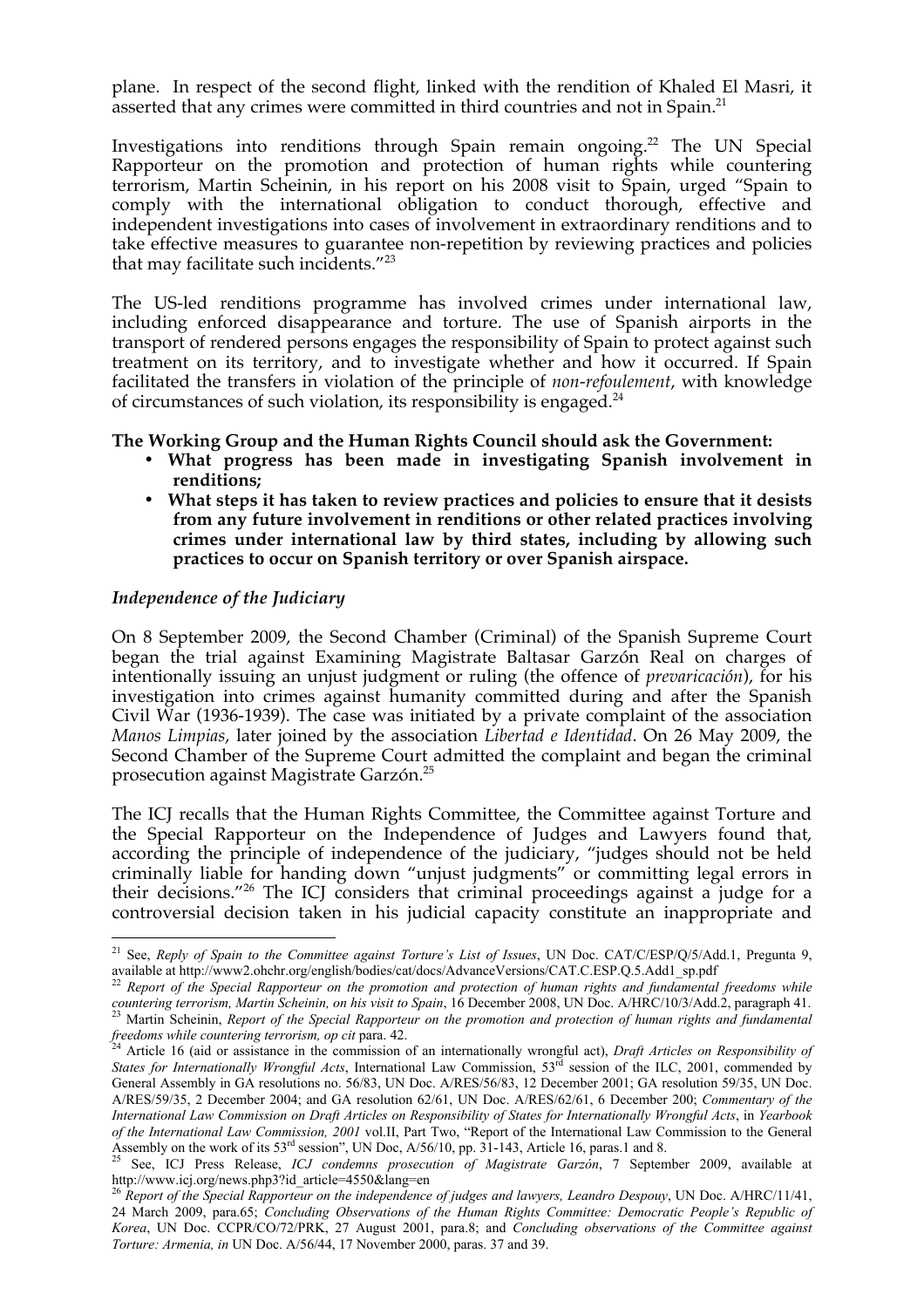unwarranted interference with the independence of the judicial process, contrary to Article 14 of the ICCPR, as well as Principles 4, 17 and 18 of the *UN Basic Principles on the Independence of the Judiciary*.

This attempt to interfere with the judicial process is of particular concern since it relates to an investigation into crimes against humanity, which Spain has an international law duty to investigate and prosecute.<sup>27</sup> Under international law, legislation punishing crimes against humanity may be applied retroactively.28

**The ICJ calls on the Working Group and the Human Rights Council to propose that the Government reconsider provisions for the offence of** *prevaricación* **(Articles 446 and 447 of the Criminal Code)***,* **which applies only to judges, in light of the potential for abuse through private prosecutions, and the consequences for judicial independence.**

### **The Criminal Offence of Torture**

The definition of the offence of torture, contained in Article 174 of the Penal Code, falls short of that in Article 1 of the *Convention against Torture*. It addresses only torture committed by authorities and public officers, omitting any "other person acting in an official capacity." Moreover, the criminal conduct within the definition does not include infliction of pain and suffering for the purpose of "intimidating or coercing him or a third person." Finally, the offence of torture is subject to a statute of limitations varying from 10 to 20 years. The ICJ recalls that torture is a crime under international law and its prohibition is *jus cogens*, as a consequence of which the crime must not be subject to a statute of limitations.<sup>29</sup>

**The Working Group and the Human Rights Council should urge the Government to revise the offence of torture contained in the Criminal Code to accord with Article 1 of the** *Convention against Torture***.** 

# **The Limitation of Universal Jurisdiction**

The ICJ is concerned at the adoption by the Spanish Parliament of a law which restricts universal jurisdiction for crimes under international law, including genocide, crimes against humanity and torture.<sup>30</sup> The legal provision of universal jurisdiction is essential for ensuring an end to impunity worldwide for crimes under international law. The ICJ is concerned that such a retrograde move might create a negative precedent for the development of universal jurisdiction, the utility of which is demonstrated by the many cases which were conducted based on Spanish universal jurisdiction.<sup>31</sup>

Although the establishment of unqualified universal jurisdiction is not an obligation for States under international law, permissive universal jurisdiction is available to States. The *Updated Set of Principles for the Protection and Promotion of Human Rights through Action to Combat Impunity*<sup>32</sup> declares that "States should undertake effective measures, including the adoption or amendment to internal legislation, that are necessary to enable

<sup>&</sup>lt;sup>27</sup> International Law Commission, Draft Code of Crimes Against the Peace and Security of Mankind, ILC Report on 48<sup>th</sup> Session (1996) A/51/10, 1996, Chapter II(2) paras.46-48; Statute of the International Tribunal for the Former Yugoslavia, Article 5; Statute of the International Tribunal for Rwanda, Article 3; Statute of the International Criminal Court, Article 7.

<sup>&</sup>lt;sup>28</sup> Article 15(2) ICCPR and Article 7(2) ECHR

<sup>&</sup>lt;sup>29</sup> ICTY, Case of Prosecutor v. Furundzija, Judgment of 10 December 1998, No. IT-95-17/1-T10, paras.155-157.<br><sup>30</sup> Provecto de Ley Organica Complementaria de la Ley de Reforma dela Legislacion Procesal para la Implementac

*Nueva Oficina Judicial, por la que se modifica la Ley Organica 6/1985, de 1 de julio, del Poder Judicial*, no, 621/000018, 7 October 2009, Article 1. The Law will be finally adopted after signature of the King. 31 See, *Reply of Spain to the Committee against Torture's List of Issues*, UN Doc. CAT/C/ESP/Q/5/Add.1, Pregunta 13,

available at http://www2.ohchr.org/english/bodies/cat/docs/AdvanceVersions/CAT.C.ESP.Q.5.Add1\_sp.pdf <sup>32</sup> UN Doc. E/CN.4/2005/102/Add.1, recommended by Commission on Human Rights resolution 81/2005, UN Doc.

E/CN.4/RES/2005/81 of 21 April 2005.